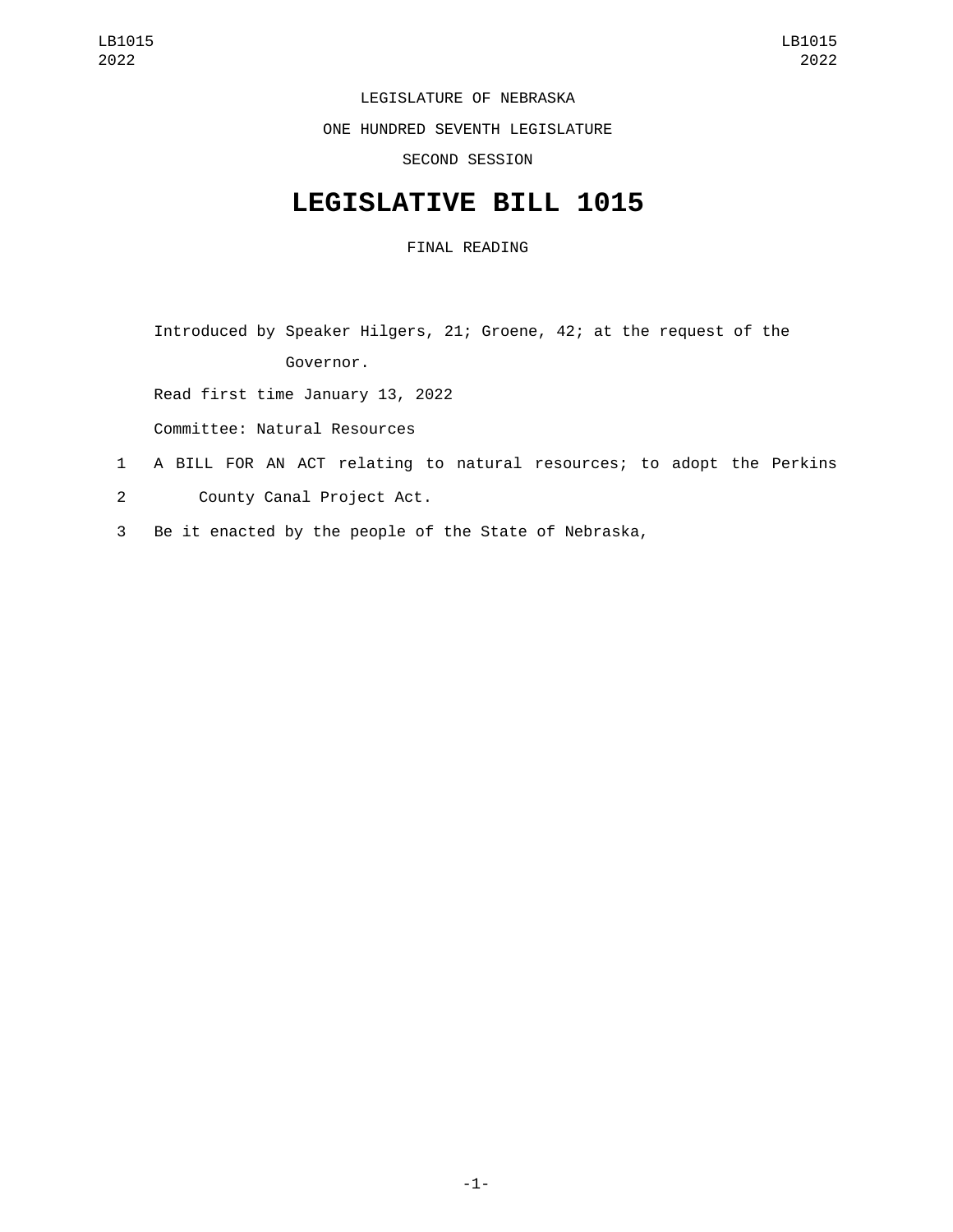| $\mathbf{1}$   | Section 1. Sections 1 to 4 of this act shall be known and may be          |
|----------------|---------------------------------------------------------------------------|
| $\overline{2}$ | cited as the Perkins County Canal Project Act.                            |
| 3              | (1) The Legislature finds that it is essential to the<br>Sec. 2.          |
| 4              | economic prosperity, health, and welfare of the people of the State of    |
| 5              | Nebraska, and to the environmental health of the entire Platte River      |
| 6              | Basin, to protect Nebraska's full entitlement to the flows of the South   |
| $\overline{7}$ | Platte River as provided for in the South Platte River Compact. The South |
| 8              | Platte River Compact is the law of Nebraska and of the United States that |
| 9              | specifically authorizes Nebraska to develop a canal and associated        |
| 10             | storage facilities for the diversion of water from the South Platte River |
| 11             | for beneficial use in Nebraska.                                           |
| 12             | (2) The Legislature declares that a canal and associated storage          |
| 13             | facilities, which shall be known as the Perkins County Canal Project,     |
| 14             | shall be developed, constructed, managed, and operated under the          |
| 15             | authority of the State of Nebraska consistent with the South Platte River |
| 16             | Compact and pursuant to the Perkins County Canal Project Act.             |
| 17             | The Department of Natural Resources shall have the<br>Sec.<br>3.          |
| 18             | necessary authority to develop, construct, manage, and operate the        |
| 19             | Perkins County Canal Project consistent with the terms of the South       |
| 20             | Platte River Compact and pursuant to the Perkins County Canal Project     |
| 21             | Act. The department's powers under the act shall include: (a) Contracting |
| 22             | for services, (b) acquiring permits, (c) acquiring and owning real        |
| 23             | property, (d) acquiring, holding, and exercising water rights, (e)        |
| 24             | employing personnel, (f) accepting grants, loans, donations, gifts,       |
| 25             | bequests, or other contributions from any person or entity, public or     |
| 26             | private, including any funds made available by any department or agency   |
| 27             | of the United States, (g) managing and expending such funds as are made   |
| 28             | available to it from the Perkins County Canal Project Fund, and (h) any   |
| 29             | other necessary functions consistent with the compact and pursuant to the |
| 30             | act in protecting Nebraska's full entitlement to flows of the South       |
| 31             | Platte River. For purposes of the Perkins County Canal Project Act, the   |